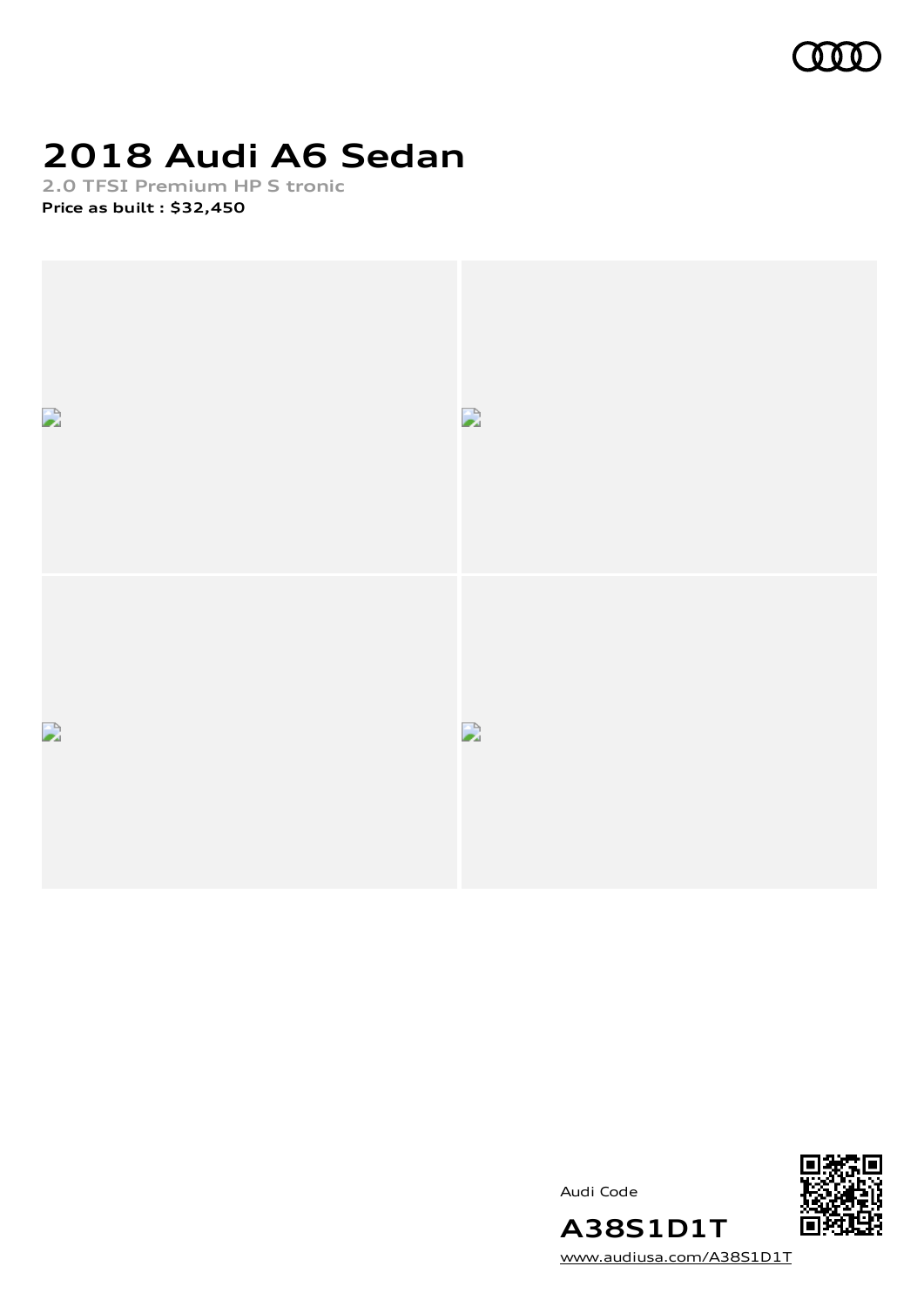# **Summary**

**Audi 2018 Audi A6 Sedan** 2.0 TFSI Premium HP S tronic

**Price as buil[t](#page-10-0)** \$32,450

#### **Exterior colour**

Mythos Black metallic

### $\overline{\phantom{a}}$

#### **Further Information**

|                 | N٥           |
|-----------------|--------------|
| Mileage         | 35,774 miles |
| Type of vehicle | Used car     |

**Warranty**

#### **Interior colour**

| Seats     | Black        |
|-----------|--------------|
| Dashboard | <b>Black</b> |
| Carpet    | Black        |
| Headliner | Lunar Silver |

### **Technical Specifications**

| Engine type                  | Four-cylinder                                 |
|------------------------------|-----------------------------------------------|
| stroke                       | Displacement/Bore and 1,984/82.5 x 92.8 cc/mm |
| Torque                       | 273 @ 1,600 - 4,500 lb-ft@rpm                 |
| Top track speed              | 130 mph mph $1$                               |
| Acceleration (0 - 60<br>mph) | 6.7 seconds seconds                           |
| Recommended fuel             | Premium                                       |

**Audi Code** A38S1D1T

**Your configuration on www.audiusa.com** [www.audiusa.com/A38S1D1T](https://www.audiusa.com/A38S1D1T)

**Commission number** 8e7594810a0e09a92577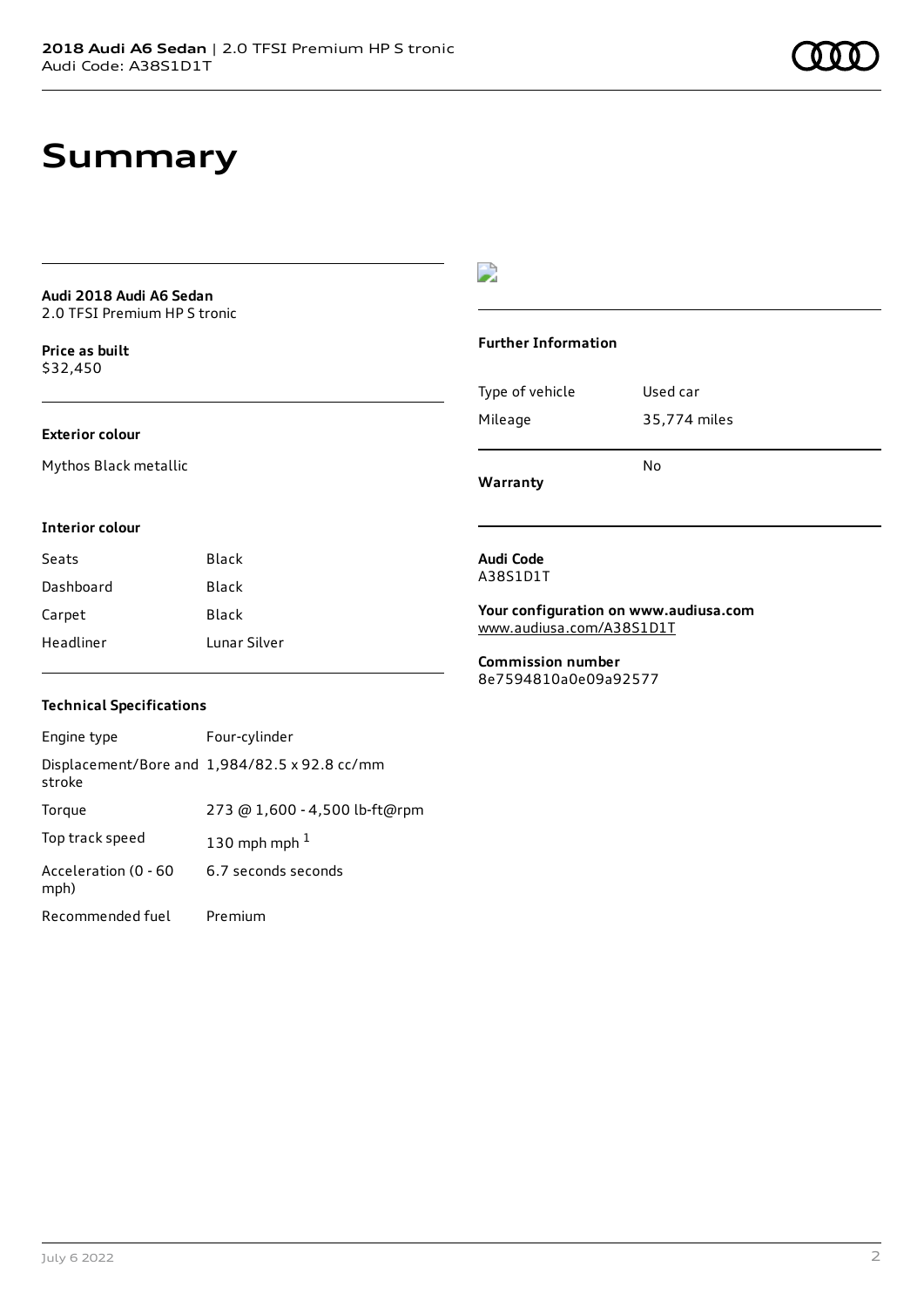# **Equipment**

Mythos Black metallic

Sport suspension system

20" 255/35 summer tires

20" 5-arm-star design Bi-color contrast Gray wheels

Black cloth headliner

Achat Gray Fine Grain Birch Natural Wood inlays

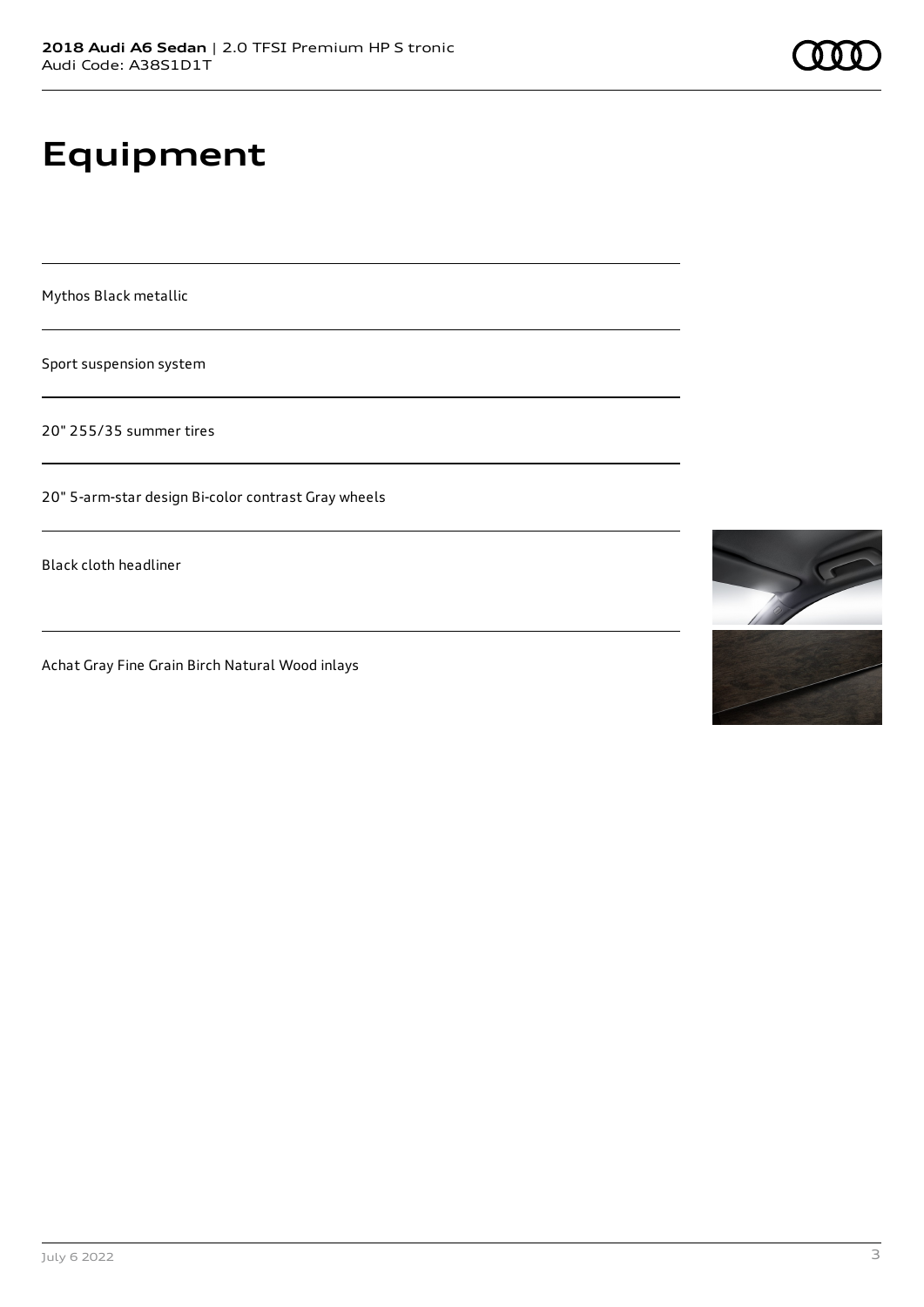# **Standard features**

### **Safety and Security**

| 4UH             | Driver and front-passenger advanced airbags<br>and knee airbags   |
|-----------------|-------------------------------------------------------------------|
| 1 A S           | Electronic Stability Control (ESC) with<br>traction control (ASR) |
| UH1             | Electromechanical parking brake                                   |
| 8T 1            | Cruise control with coast, resume and<br>accelerate features      |
| VC <sub>2</sub> | Garage door opener (HomeLink®)                                    |
| 6Y2             | Top speed electronically limited to 155 mph                       |
| QZ7             | Electromechanical power steering                                  |
| 7K6             | Tire-pressure monitoring system                                   |
| 4X3             | Front thorax side airbags and Sideguard®<br>head curtain airbags  |
| 413             | Audi advanced key-keyless start, stop and<br>entry                |
| 3B7             | Lower Anchors and Tethers for Children<br>(LATCH) in rear seats   |

### **Exterior**

| 0PO | Dual exhaust outlets with chrome tips                                       |
|-----|-----------------------------------------------------------------------------|
| 6XM | Power-adjustable, auto-dimming, heated<br>exterior side mirrors with memory |
| 1S1 | Tool kit and car jack                                                       |
| 8IH | Xenon plus                                                                  |
| 803 | Automatic headlights                                                        |
| 8SL | LED taillights                                                              |
| VW5 | Dual-pane acoustic glass for front side<br>windows                          |
| ONB | S line <sup>®</sup> fender badge                                            |
| 47R | Aluminum trim around exterior windows                                       |
|     |                                                                             |

### QE1 Storage package 3FE Sunroof 7M8 Aluminum door sill inlays with S line® 9AK Dual-zone automatic climate control 4L6 Auto-dimming interior rear view mirror

**Interior**

- QQ1 LED interior lighting package
- 1XX Three-spoke multifunction sport steering wheel with shift paddles
- 2C5 Manual tilt and telescopic adjustable steering column
- 6E3 Front center armrest

badging

- 7F9 Leather-wrapped gear selector
- 4E2 Electric tailgate/trunk lid release from inside
- 3NZ Split folding 60/40 rear seatbacks with passthrough
- 7HA Cloth interior on doors
- N1F Leather seating surfaces
- 4A3 Heated front seats

#### **Infotainment and Driver Assistance**

- UJ1 MMI® touch with handwriting-recognition technology
- 7X2 Parking system plus
- 7W1 Audi pre sense® basic
- UI2 Audi smartphone interface including Apple CarPlay™ and Google™ Android Auto™ for compatible devices
- KA2 Rear view camera
- 9VD Audi sound system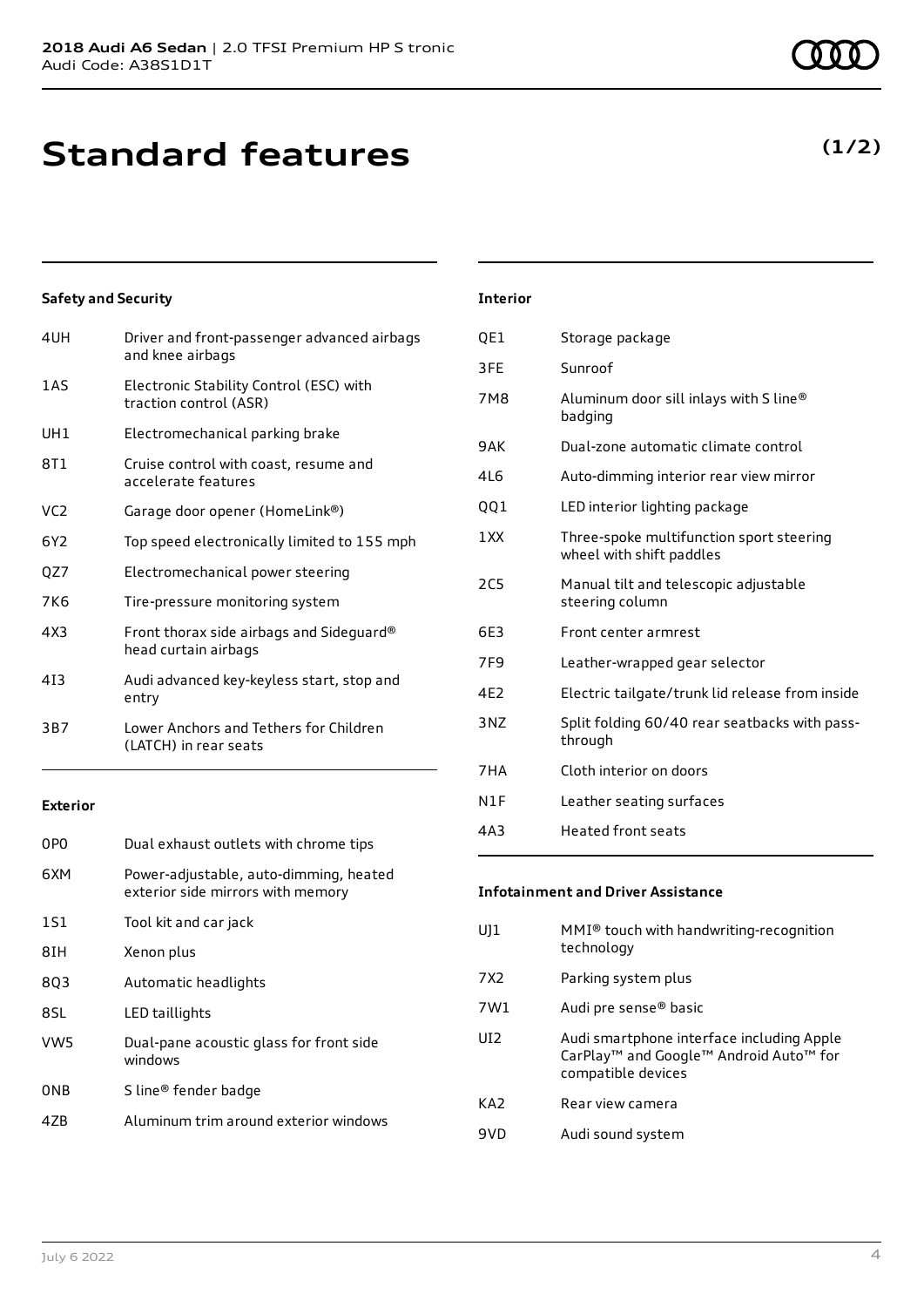# **Standard features**

#### **Infotainment and Driver Assistance**

- 9Q8 7.0" color driver information system
- 7UG MMI® Navigation plus
- I8H MMI® Radio plus with ten speakers and single CD player with MP3 playback capability
- QV3 SiriusXM® Satellite Radio
- 9ZK Audi connect<sup>®</sup> with six-month trial subscription

### **(2/2)**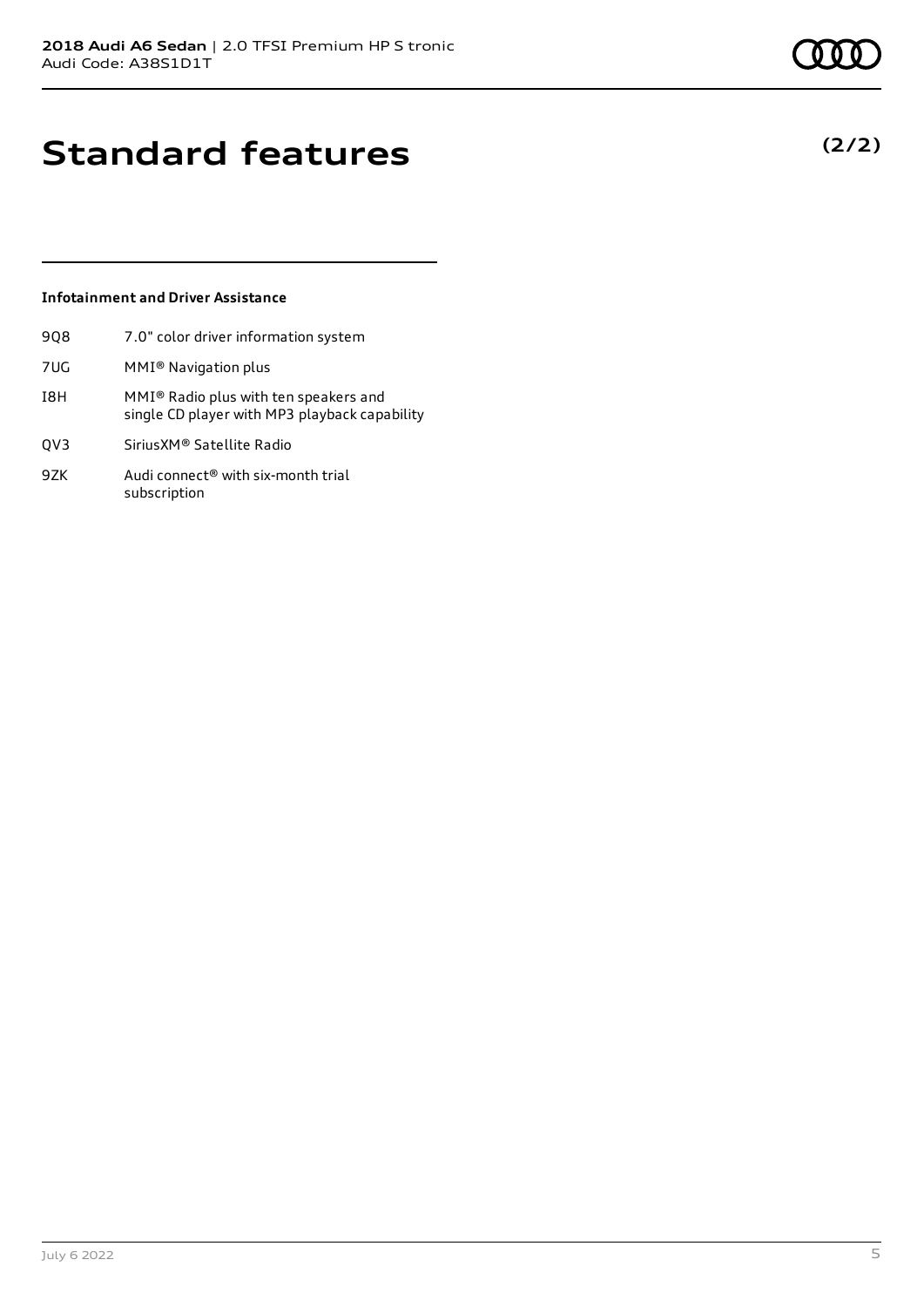# **Dealer remarks**

SPORT, 20" WHEELS, REAR CAMERA, LEATHER, BLUETOOTH, NAVIGATION, SUNROOF, Our No Hassle Internet Pricing mission is to present value to all of our customers. No Hassle Internet Pricing is achieved by polling over 20000 vehicle listings hourly. This ensures our customers receive real-time No Hassle Pricing on every pre-owned vehicle we sell. We do not artificially inflate our prices in hopes of winning a negotiating contest with our customers! Our pricing is based on actual transactions. After doing business from New Hampshire to California we find this approach is by far the best for our customers.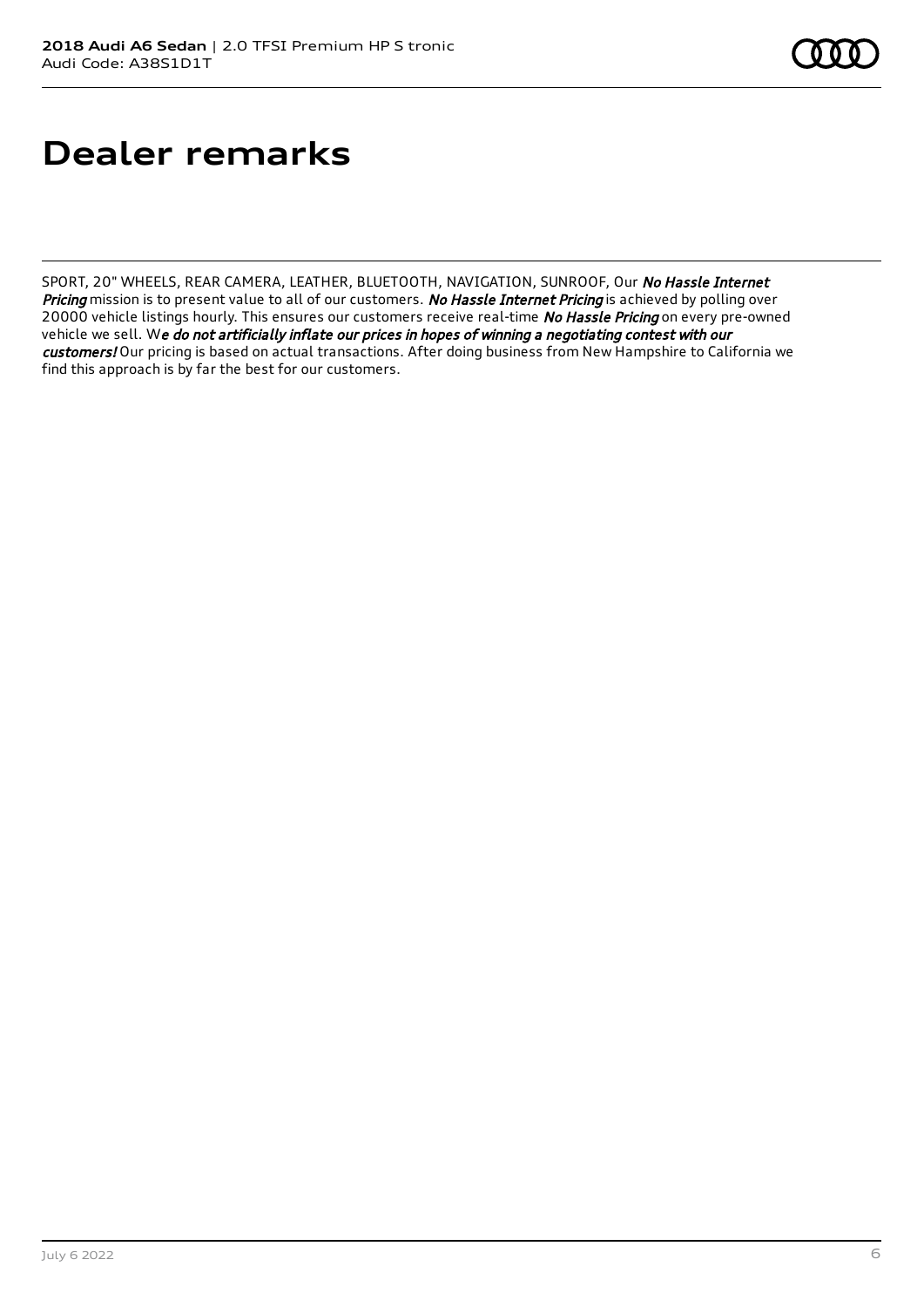# **Technical Specifications**

### **(1/2)**

#### **engine**

| Engine type                  | Four-cylinder                                 |
|------------------------------|-----------------------------------------------|
| Acceleration (0 - 60<br>mph) | 6.7 seconds seconds                           |
| Power Level                  | 40                                            |
| Engine block                 | Cast-iron                                     |
| Displacement                 | 2.0 L                                         |
| Cylinder head                | Aluminum-alloy                                |
| Max. output ps/hp            | 252 @ 5,000 - 6,000 @ rpm                     |
| stroke                       | Displacement/Bore and 1,984/82.5 x 92.8 cc/mm |
| Top track speed <sup>1</sup> | 130 mph mph                                   |
| Torque                       | 273 @ 1,600 - 4,500 lb-ft@rpm                 |
| Valvetrain                   | 16-valve DOHC with valvelift<br>system        |
|                              |                                               |

| warranty                  |                                                                                      |
|---------------------------|--------------------------------------------------------------------------------------|
| Warranty                  | 4-year/50,000-mile Audi New<br>Vehicle Limited Warranty                              |
| Maintenance               | 12-month/10,000-mile (whichever<br>occurs first) NO CHARGE first<br>scheduled        |
| Electrical system         |                                                                                      |
| Alternator                | 14 Volts - 120-180A                                                                  |
| Battery                   | 12 Volts - 80Ah                                                                      |
| Transmission   Drivetrain |                                                                                      |
| Gear ratios: 6th          | 0.508:1                                                                              |
| Gear ratios: Final Drive  | 4.234:1                                                                              |
| Gear ratios: 7th          | 0.386:1                                                                              |
|                           |                                                                                      |
| Gear ratios: 4th          | 1.057:1                                                                              |
| Transmission              | Seven-speed S tronic <sup>®</sup> dual-clutch<br>transmission with front-wheel drive |
| Gear ratios: 5th          | 0.738:1                                                                              |

#### **steering**

| Steering type                              | Electromechanical power steering<br>system |
|--------------------------------------------|--------------------------------------------|
| Turning diameter, curb- 39.0 ft<br>to-curb |                                            |
| Steering ratio                             | 16.1:1                                     |

#### **suspension**

| hody       |                                  |
|------------|----------------------------------|
| Rear axle  | Trapezoidal-link rear suspension |
| Front axle | Five-link front suspension       |

#### **body**

Material Material Aluminum exterior body panels and a steel chassis

### **Brakes**

| Front brakes | 13.6 (ventilated disc) in |
|--------------|---------------------------|
| Rear brakes  | 13.0 (ventilated disc) in |

Gear ratios: 3rd 1.517: 1 Gear ratios: Reverse 2.750: 1 Gear ratios: 1st 3.188: 1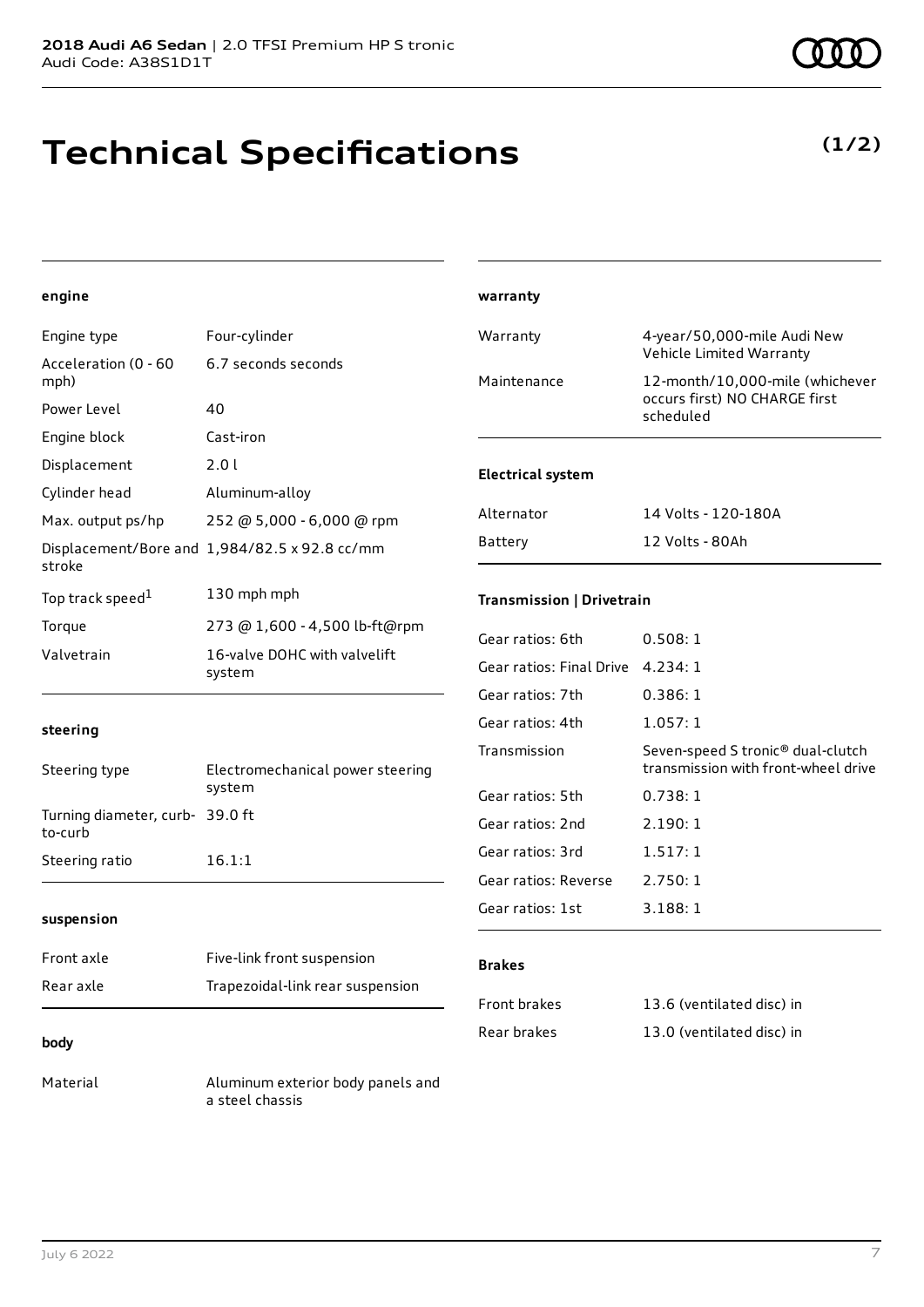# **Technical Specifications**

#### **Exterior Measurements**

| Height                           | 57.8 in   |
|----------------------------------|-----------|
| Overall width without<br>mirrors | 73.8 in   |
| Length                           | 194.2 in  |
| Wheelbase                        | 114.6 in  |
| Drag coefficient                 | $0.28$ Cw |
| Overall width with<br>mirrors    | $82.1$ in |
| Track rear                       | 63.7 in   |
| <b>Track front</b>               | 64.1 in   |
| Curb weight                      | 3,803 lb  |

#### **Interior measurements**

| Seating capacity                          | 5                    |
|-------------------------------------------|----------------------|
| Shoulder room, rear                       | 56.3 in              |
| Head room with front<br>sunroof           | 37.2 in              |
| Leg room, rear                            | 37.4 in              |
| Shoulder room, front                      | 57.5 in              |
| Head room with rear<br>sunroof            | 37.8 in              |
| Leg room, front                           | 41.3 in              |
| Cargo volume, rear<br>seatbacks up/folded | 14.1/NA cu ft, cu ft |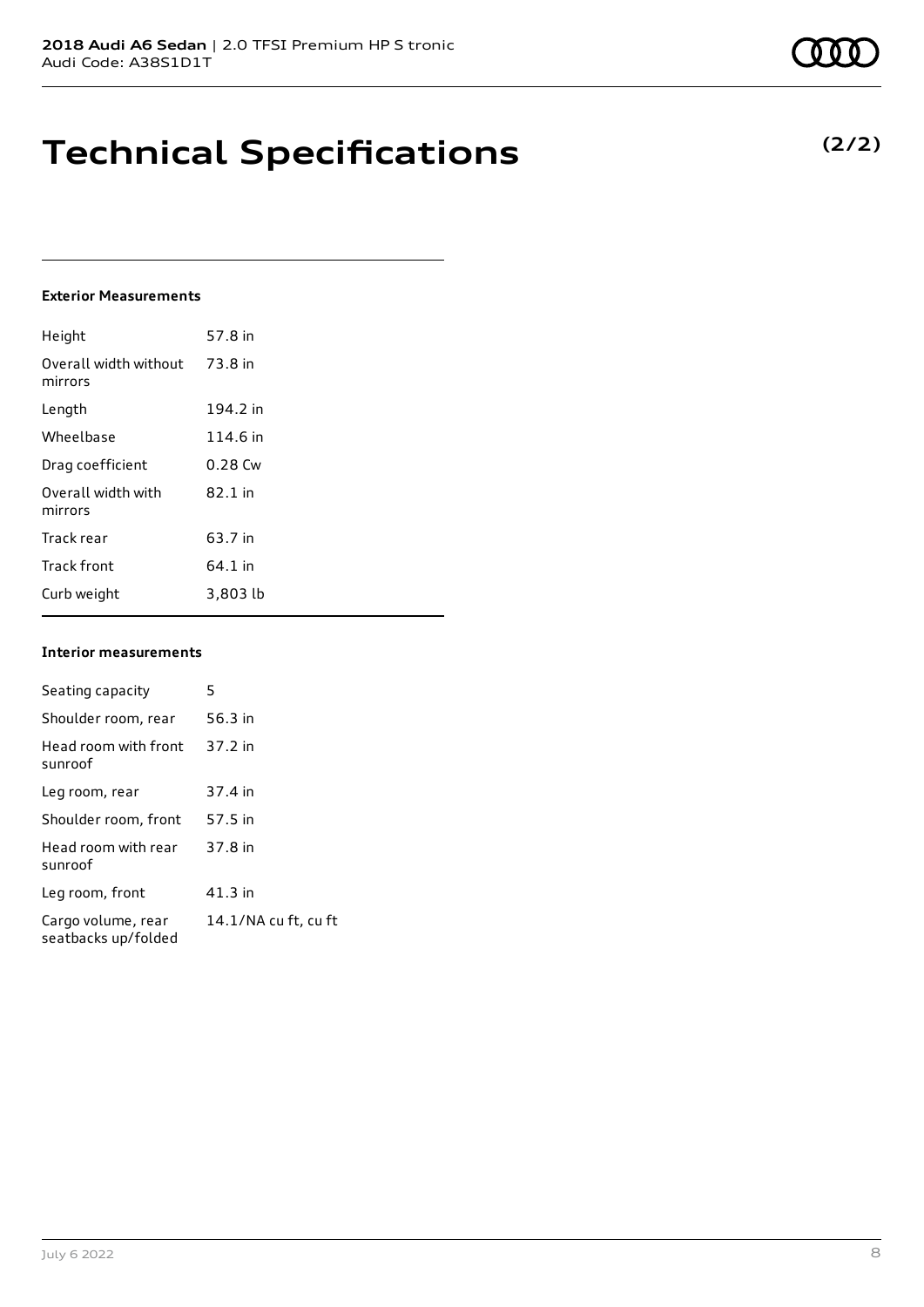## **Consumption- and emission**

#### **Consumption by NEDC**

| urban       | $25$ mpg |
|-------------|----------|
| extra-urban | 34 mpg   |
| combined    | 28 mpg   |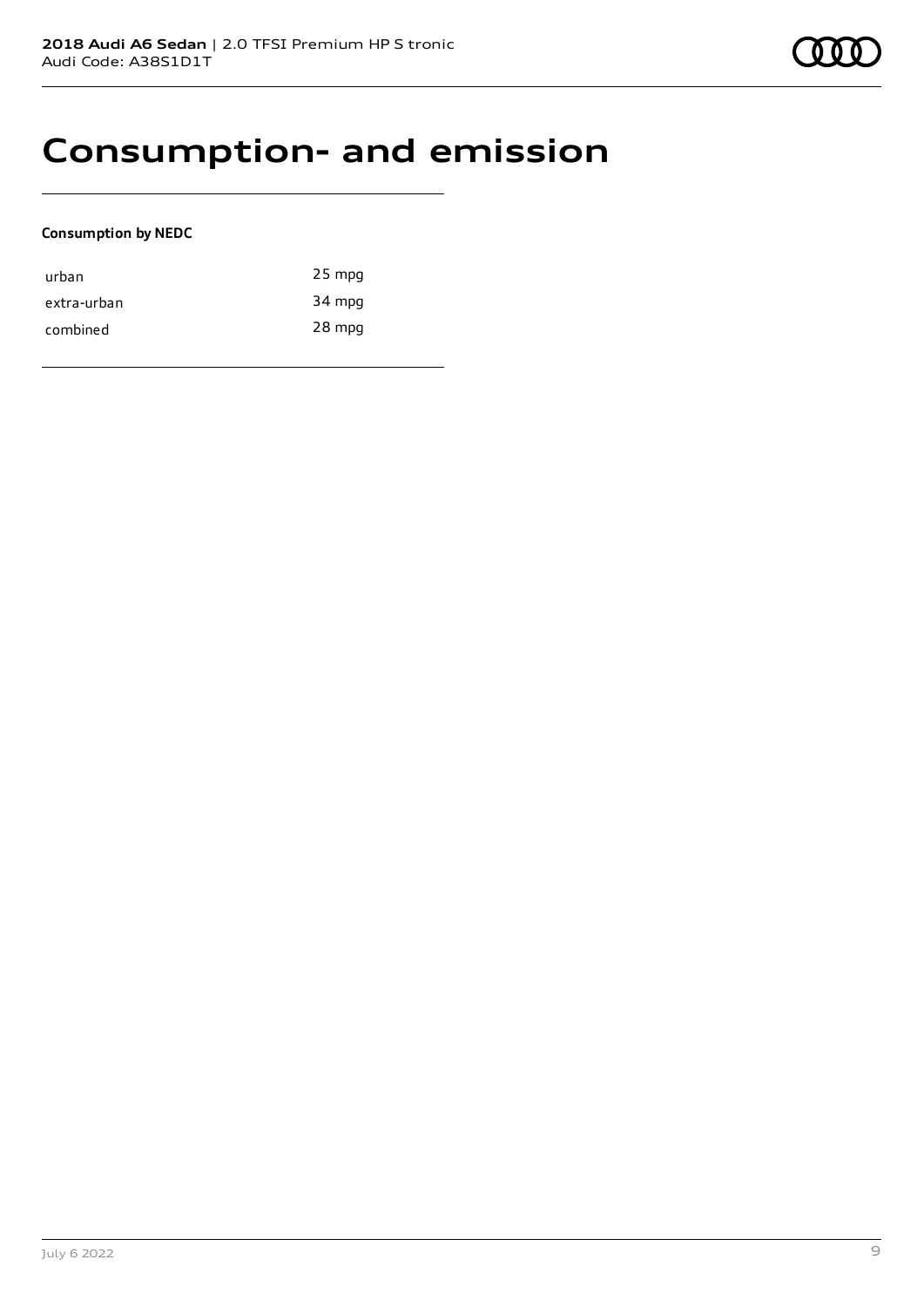## **Contact**

Dealer **Audi North Miami**

1995 Ne 142nd Street 33181 North Miami FL

Phone: 3059525900 FAX: 3059490940

www: [https://www.audinorthmiami.com](https://www.audinorthmiami.com/)